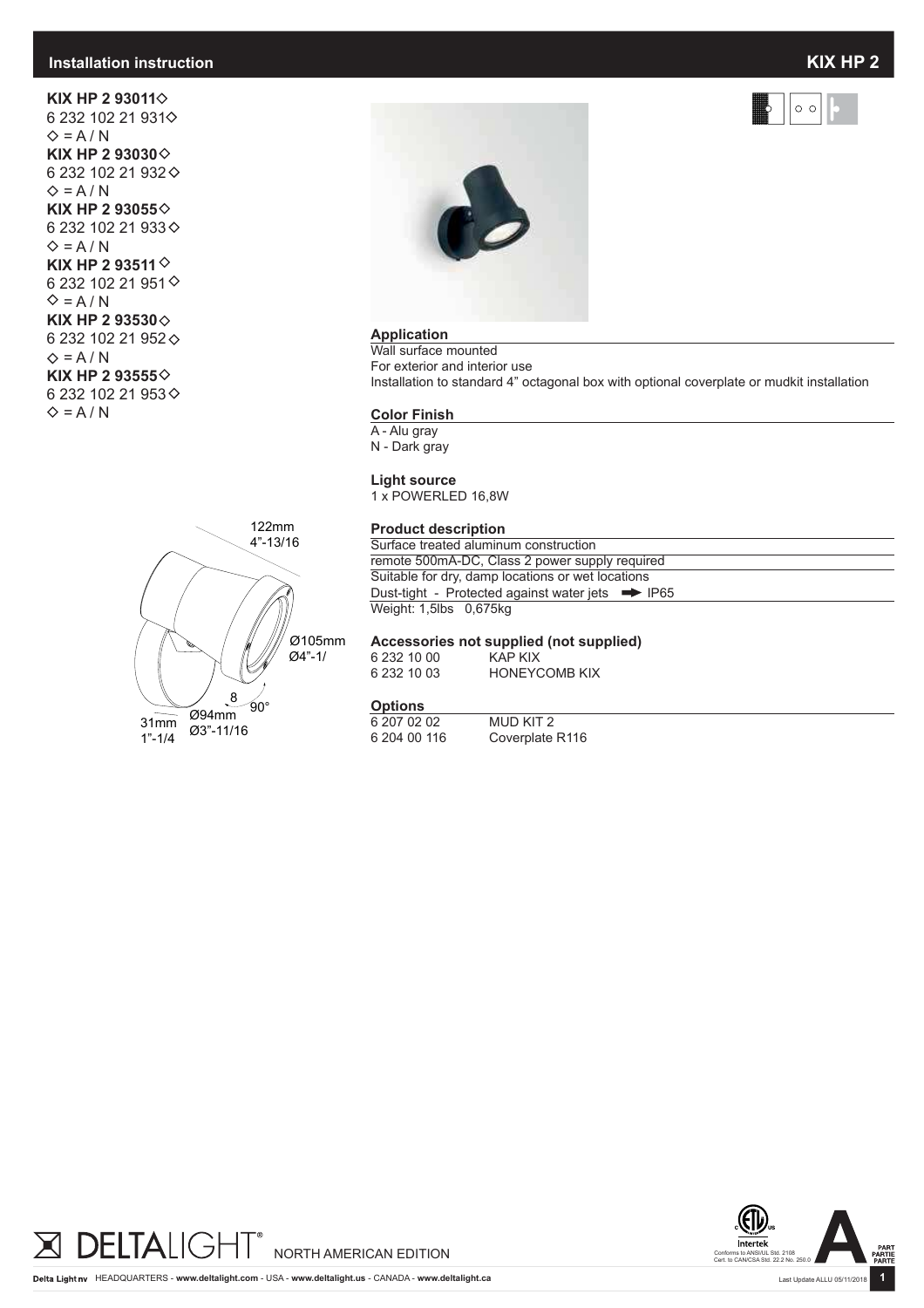**2**



HEADQUARTERS - **www.deltalight.com** - USA - **www.deltalight.us** - CANADA - **www.deltalight.ca**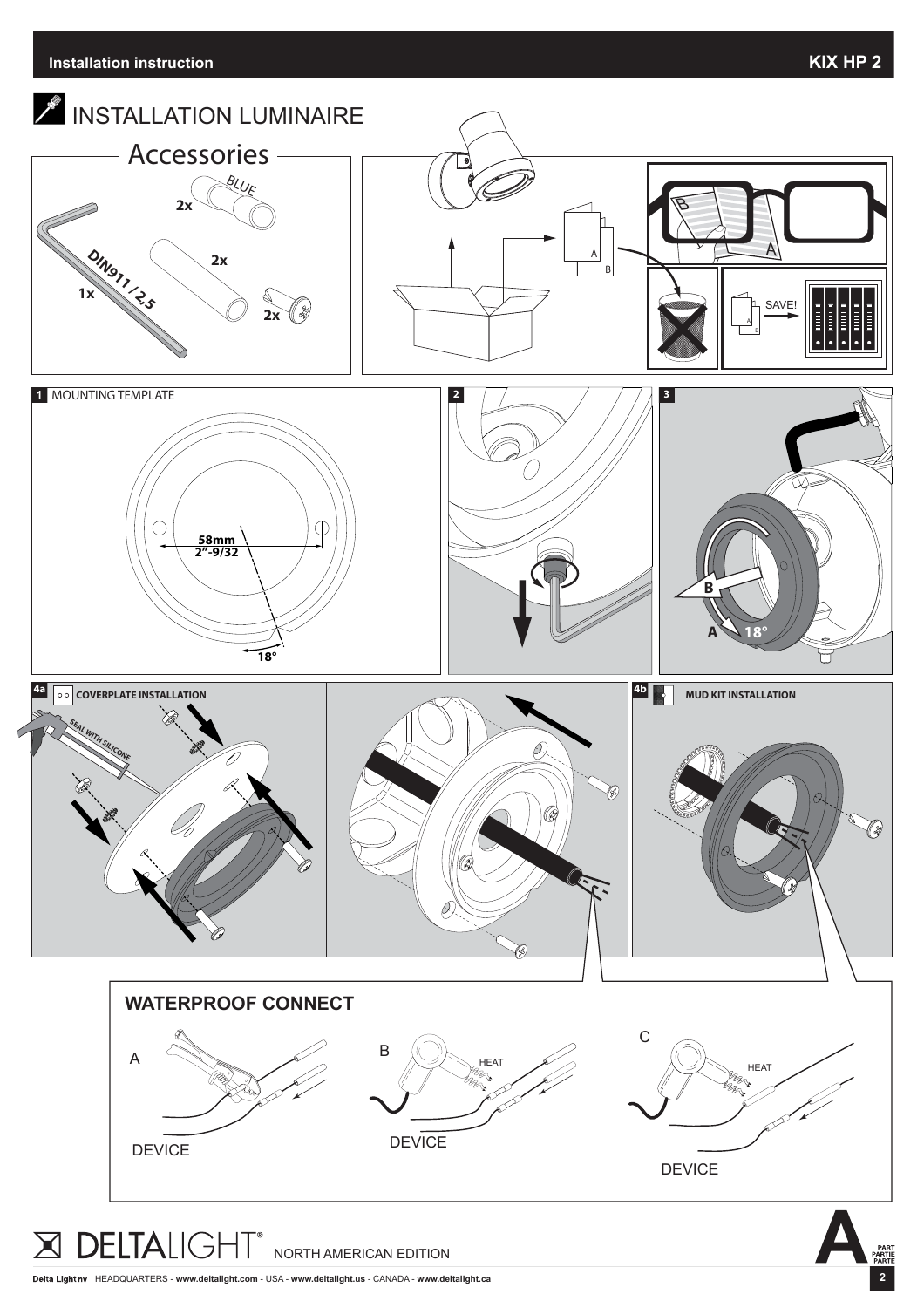

# $\mathscr{E}$  INSTALLATION LUMINAIRE







HEADQUARTERS - **www.deltalight.com** - USA - **www.deltalight.us** - CANADA - **www.deltalight.ca**